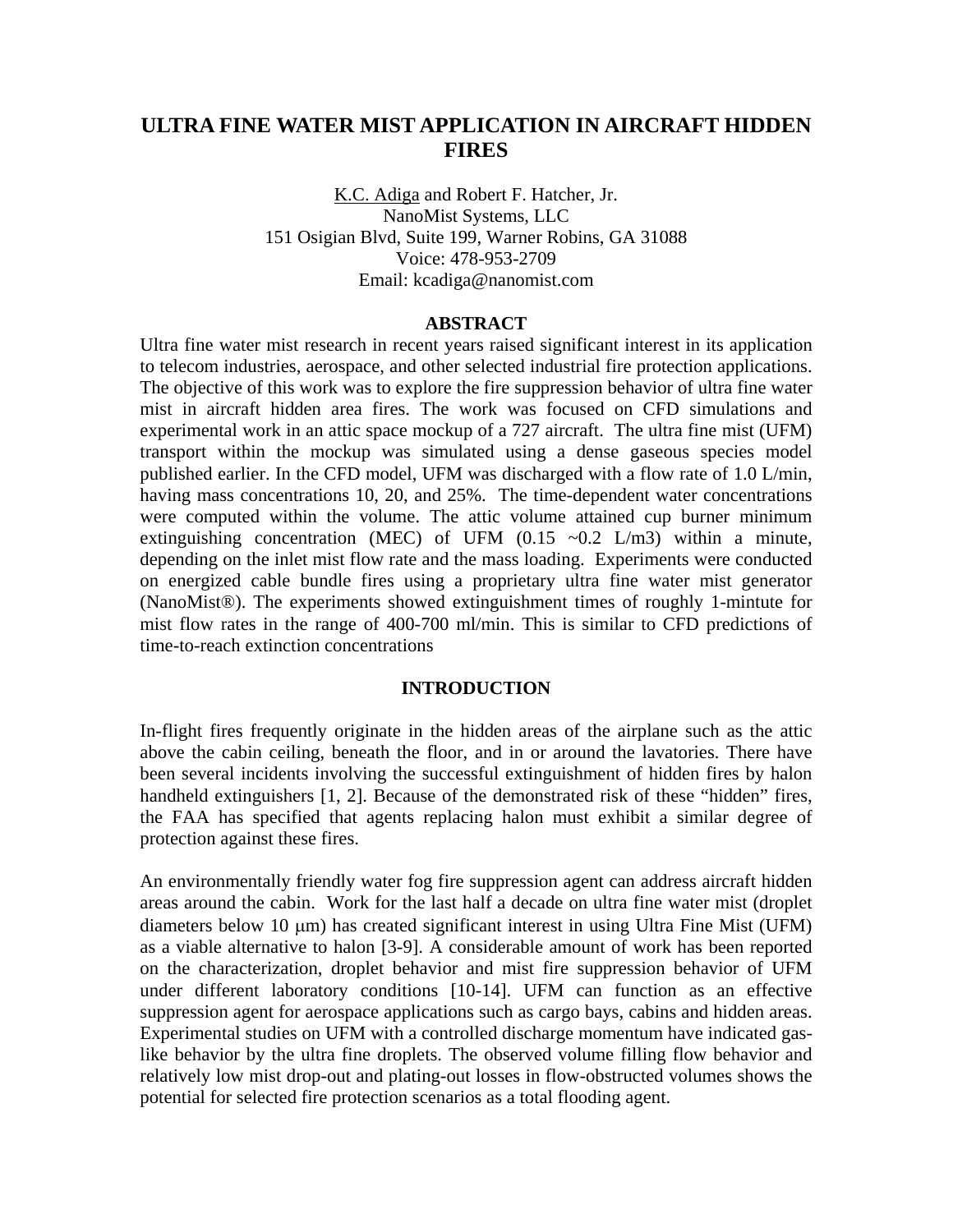Beyond the use of UFM as a stand-alone fire protection system, UFM can also be used in a hybrid system along with Nitrogen Enriched Air (NEA) as an integrated fire protection system. The FAA is currently looking at the feasibility of using an existing OBIGGS system to provide protection to inaccessible areas of the aircraft in case of in-flight fires, focusing on flow rates and purities of nitrogen enriched air (NEA) that should be available on different sized aircrafts [15-16]. The integrated UFM and NEA can effectively address issues such as weight, relatively low volume nitrogen production rates and improve the effectiveness of NEA for in-flight fire protection.

## **OBJECTIVE**

The objective of this work was to conduct a feasibility study of the effectiveness of ultrafine water mist (droplets below 10 μm) as a total flooding agent in extinguishing fires in hidden areas focusing on aircraft attic space.

## **APPROACH**

First, CFD modeling was conducted to explore and understand the ultra fine mist transport inside a mockup of attic space and estimate time-scales for the attainment of typical cup burner extinguishing concentrations for UFM reported earlier [10,11]. The input mist properties utilized included droplet size, mass flow, and mass loading of water in the inlet stream of the mist.

Next, experiments were conducted on the extinguishing behavior of UFM on energized cable bundle fires inside the mockup using a proprietary ultra fine water mist generator, NanoMist<sup>®</sup> [17, 18]. The experimental results of fire extinguishment time-scales were compared with time-to-attain minimum extinguishing concentration predictions of the CFD results.

### **CFD Work on Ultra Fine Mist Transport**

727 mockup geometry provided by FAA Technical Center is shown in Figure 1. This geometry as used in the CFD work is shown in Figure 2A**.** CFD simulations used attic dimensions of 22 ft long, 6 ft wide and maximum height of 1 ft with a central duct of 21 inch x 6-inch along the length. The geometry was read as an IGES file into the Gambit preprocessor of the Fluent CFD package [19].





Figure 1: Courtesy - FAA Technical Center 727 Mockup for overhead (attic) space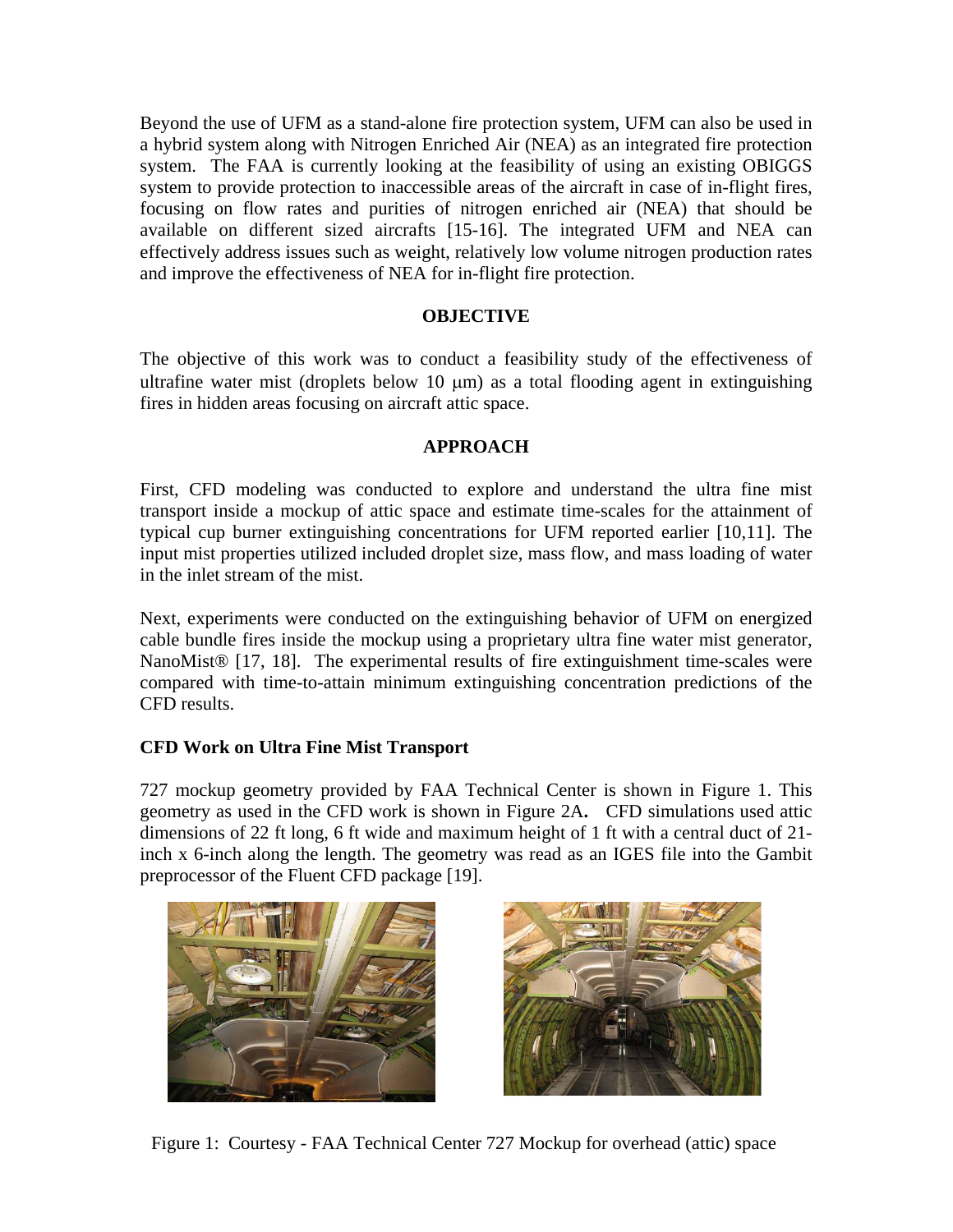

Figure 2: A) Attic space geometry and B) grid topology used for CFD

Four mist discharge outlets are located on the floor. Mist discharge is pointed upwards. The centerline has a tube of dimension as seen in original drawing from FAA. An unstructured mesh topology is shown in Figure 2B. The methodology and approach to the CFD simulations for UFM was explained in earlier work [3]. As described in prior work, a dense gas model approach was used to treat extremely fine mist droplets (below 10 μm) as opposed to a Discrete Phase Model (DPM) available in CFD packages. This modeling work was focused on exploring total flooding behavior of the mist as functions of mist mass loading under pre-determined ventilation conditions. The model explored the effect of mist mass loading of 10, 20, and 25 % with a mist flow rate of 1.0 LPM (liter/min).

The simulation results of the time-dependent mass concentrations of water within the attic space are shown in Figures 3A, B, and C. The centerline concentration inside the attic space for a mist discharge of 1.0 LPM with a 20% inlet mist loading is shown in Figure 3A at various times. Figure 3B shows the mid-level peak concentration for various mist mass concentrations. These results show a fairly steady concentration close to 60 s. Figure 3C shows the mapped concentration of water mass fraction in the middle-plane of the attic space. As seen, roughly after 60s, the concentrations are fairly steady. Based on extinguishing cup burner concentrations of 0.14-0.2 kg/m3 [10, 11], these concentrations are attained fairly quickly for mist mass loading above 20% or higher.

The CFD simulations are focused on ultra fine mist transport and concentration distribution rather than the extinguishing behavior of cable fires within the volume. The estimated time-to-attain extinguishing concentrations will be used as a rough estimate of extinguishing time scales in experimental fire tests inside the mockup. In a total flooding scenario, these predictions provide a meaningful trend in predicting the attainment of extinguishing concentrations for specific fire threats such as Class A (cable fires), class B ( liquid fuel) and Class C fires.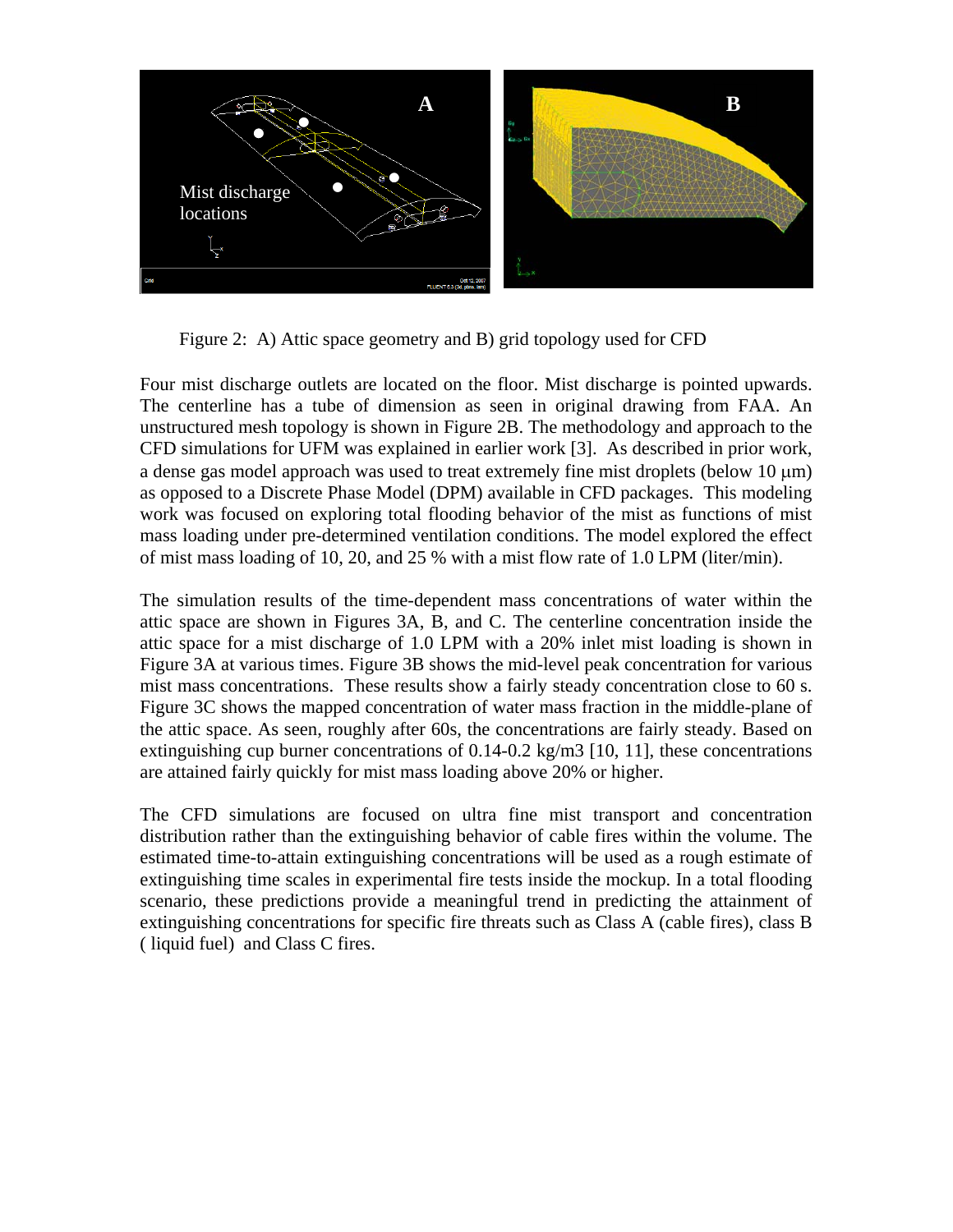

Figure 3A: Time dependent water concentration along the centerline of mockup



Figure 3B: Water concentration at mid-level for mist with different mass loading.



Figure 3C: Time dependent water contours at the mid-level of attic space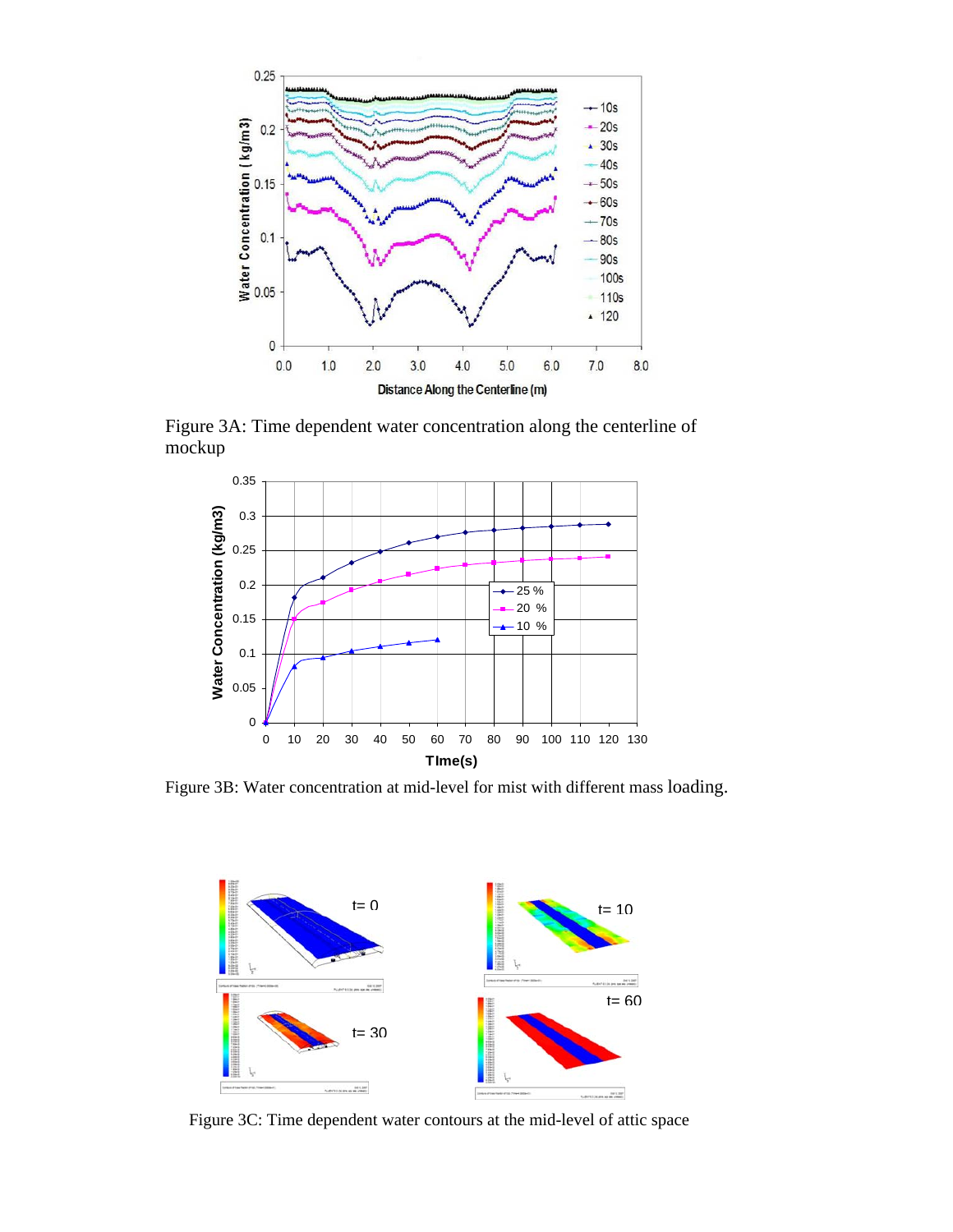The next sections describes experimental work on cable fires in an attic space mockup and compare the actual extinguishing behavior with predicted time-dependent water concentrations by CFD modeling.

### **EXPERIMENTS**

#### **Test Mockup**

The geometry of the mockup used for the fire tests was slightly modified relative to the top hemi-spherical geometry of the CFD model while keeping the volume and general shape close to the one used for CFD, and also the 727 attic space. The mockup is illustrated in Figure 4A. The volume of the attic space is  $\sim 160 \text{ ft}^3 \text{ or } 4.5 \text{ m}^3$ .



Figure 4A: Attic space fire test mockup



Figure 4B: NanoMist® ultra fine water mist generators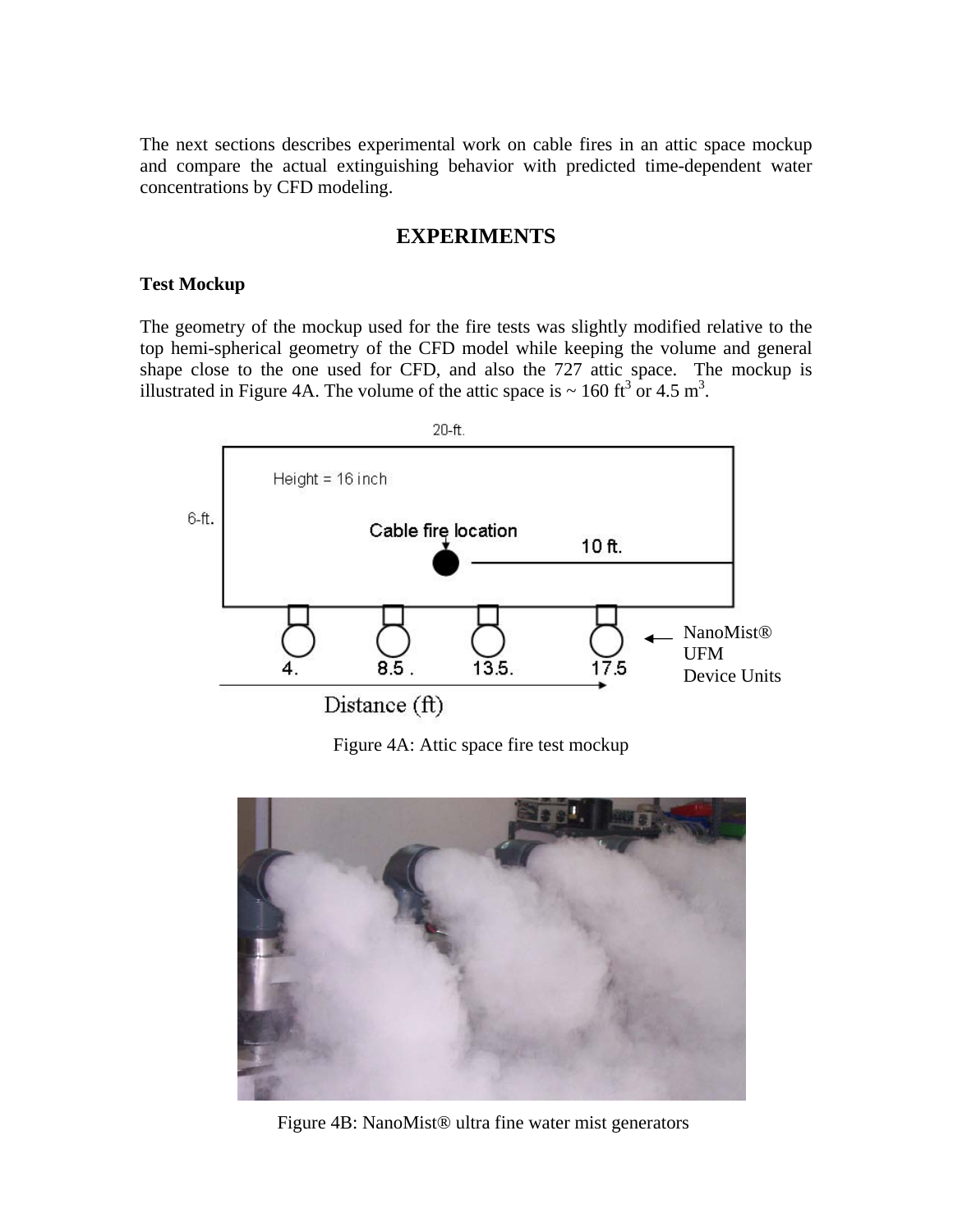Nanomist® ultra fine water mist with 20% mist loading was discharged at four side inlets as shown in Figure 4A. The photographs of ultra fine mist generators are shown in Figure 4B. The total mist discharge capability was 1.00 liter per minute. The geometry also shows the cable fire location at the center of the mist inlet side of the central symmetry line.

A cable bundle fire was utilized in these tests. The cable bundle consisted of twenty-five or fifty pieces of 6-inch length of RG-6 coaxial cable with a nominal exterior diameter of 0.3 cm. The cable lengths were tied with three lengths of tie wire to a 500 Watt electric heating element as shown in Figures 5A and 5B. The heater was energized and left as such until the experiment was terminated. The setup is illustrated as shown in Fig 5A and Fig 5B. Four type K thermocouples were installed; one on the heater and rest hanging just (approx 1 inch) above the cable bundle. Cable bundles typically ignited within 3-5 minutes. In some cases, a pilot flame was used to ignite the bundles, if the cables did not ignite after about 4-5 minutes.



Figure 5: A. Cable bundle on the energized heater and thermocouples above it: B. Cable bundle after extinguishment of fire

Temperature histories were recorded for 20 minutes using Omega data loggers.

# **RESULTS AND DISCUSSION**

Figure 6 shows the temperature history of cable bundles as a baseline case, without using UFM discharge. The thermocouple contacting the heater shows a relatively steady temperature of about 800 C. Cables bundle ignited  $\sim$  5 min after turning on the heater. Fire temperatures were close to 800 C or lower depending on the location and unsteady fire movements. In the absence of any suppression agent, the fire continued for at least 12 minutes.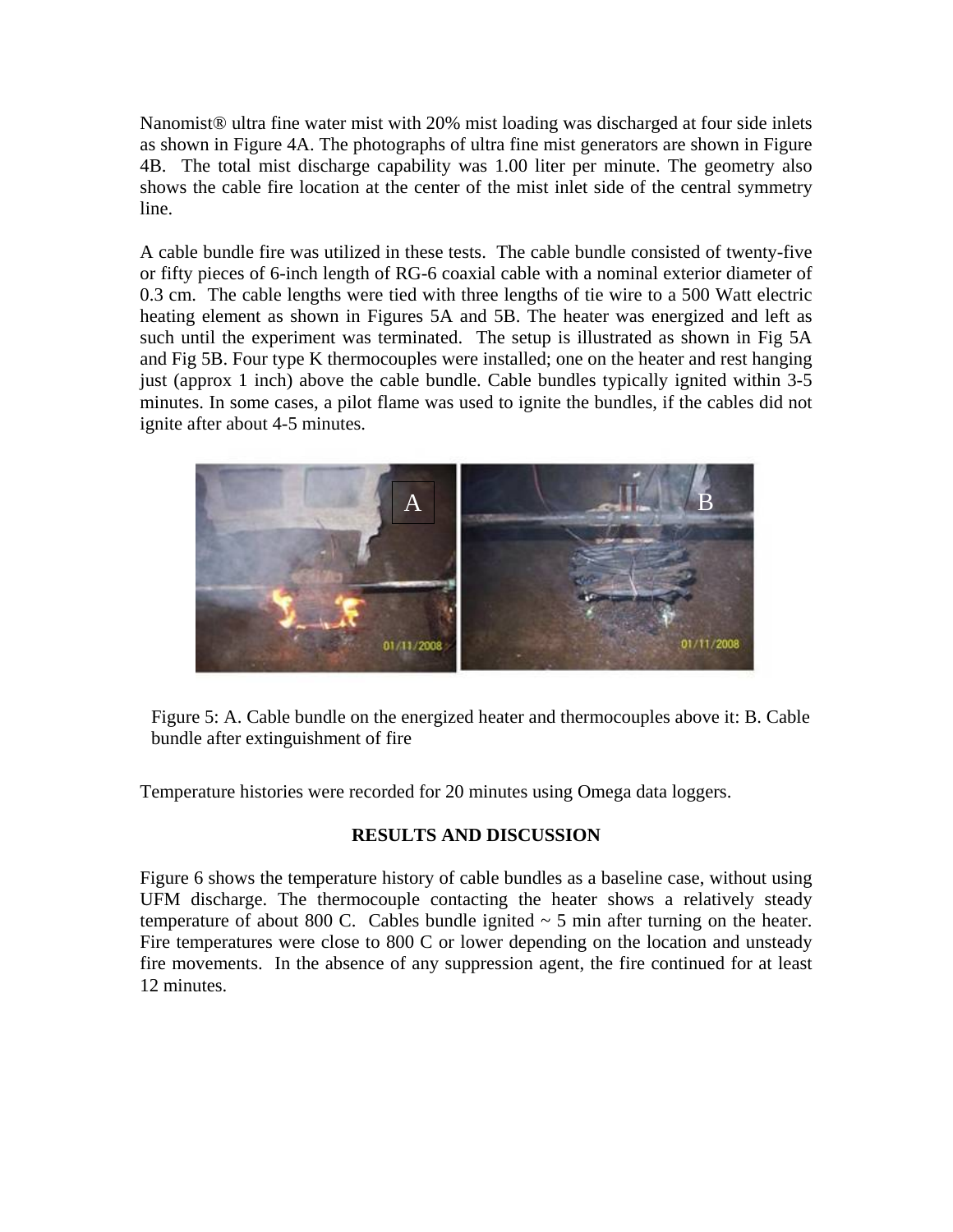

Figure 6: Temperature history of baseline cable fire scenario, without mist discharge

Figure 7 shows the cable fire scenario with 200 ml/min of mist discharge. The mist discharge location was the left-most in Figure 4 (4-ft from left). The mist was not effective in extinguishing the fire even up to 9-minutes. Please note that the cable bundle burns for 12 min without a suppression agent as shown in Fig. 6 -baseline.



Figure 7: Temperature history of cable fires: 200 ml/min mist discharge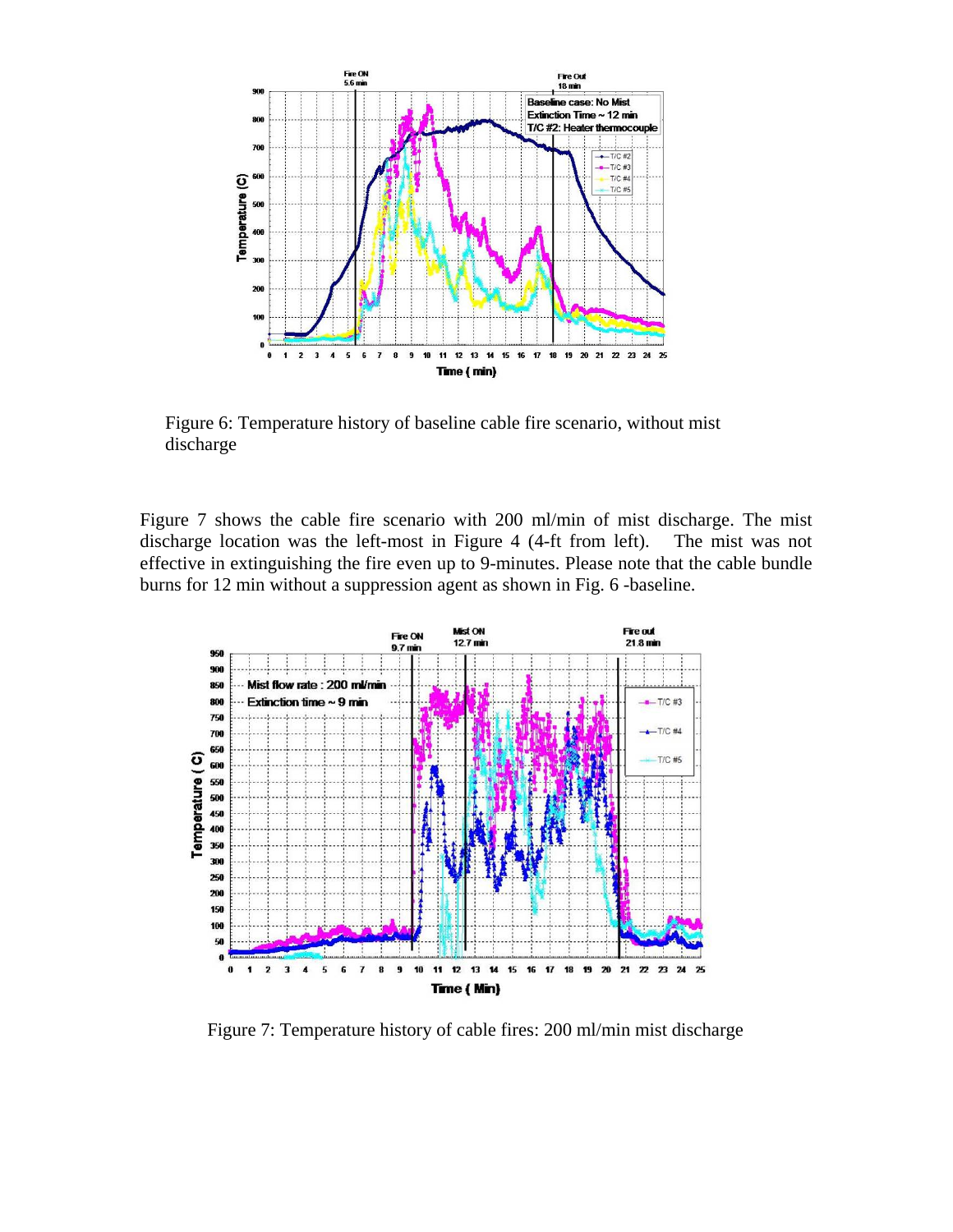Figure 8 shows cable fire behavior at higher mist discharge rate, 430 ml/min. As seen, the fire was out within 1-minute.



Figure 8: Temperature history of cable fires: 430 ml/min mist discharge

Figure 9 shows yet a higher mist rate of 670 ml/min, but also used a cable bundle with about twice the mass (50 cut pieces of cables of 6-inch). The extinguishment was quick, less than a minute. The extinguishment time of cable bundles above a certain mist rate of 200 ml/min is significantly low.



Figure 9: Temperature history of cable fires: 670 ml/min mist discharge; roughly twice the mass of cable bundle used in Figure 6-8.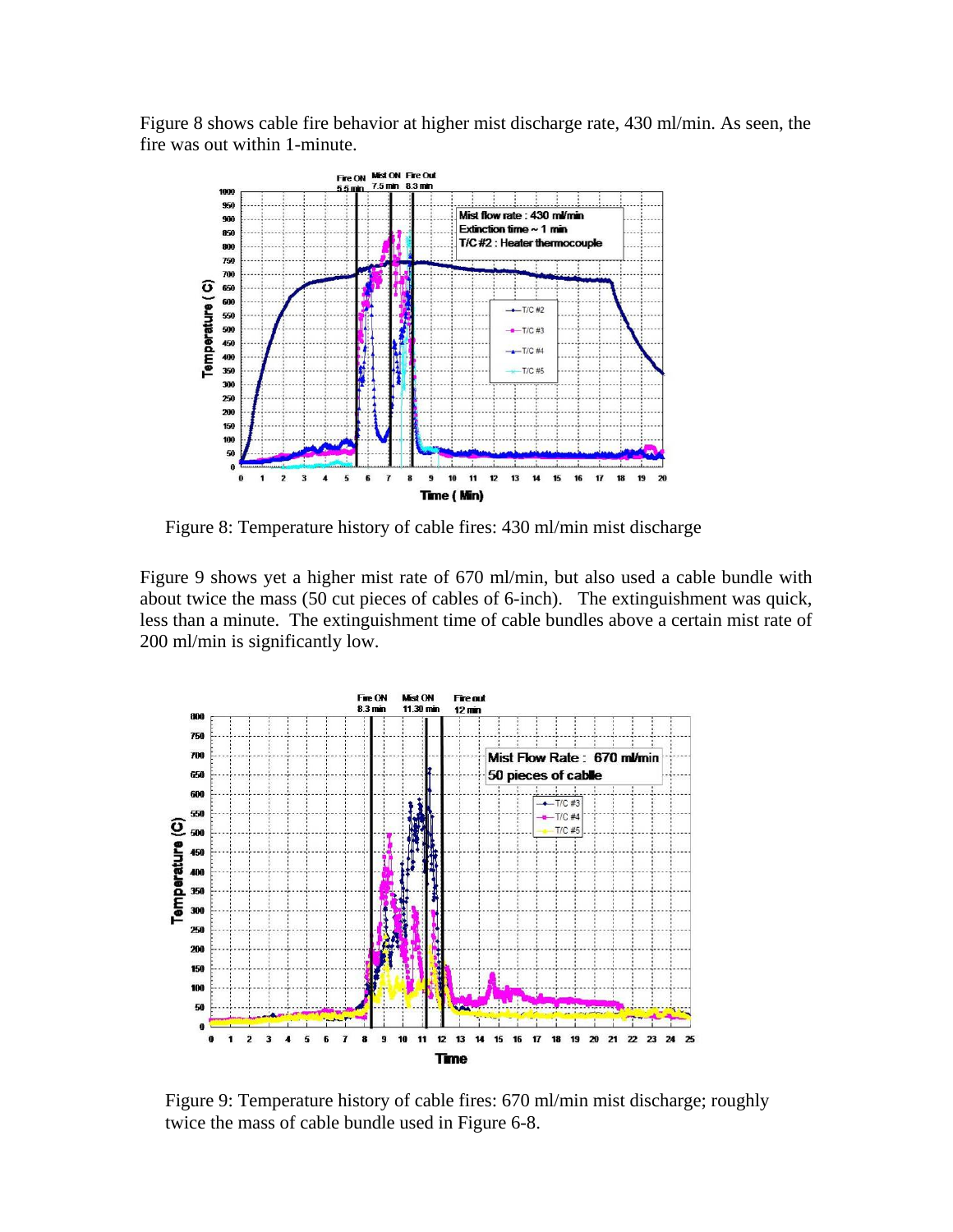The extent of cable burn-through and the degree of damage can be qualitatively assessed by looking at samples before and after the test, as shown in Figure 10.



Figure 10: Cable bundle burn through photographs at various mist flow rates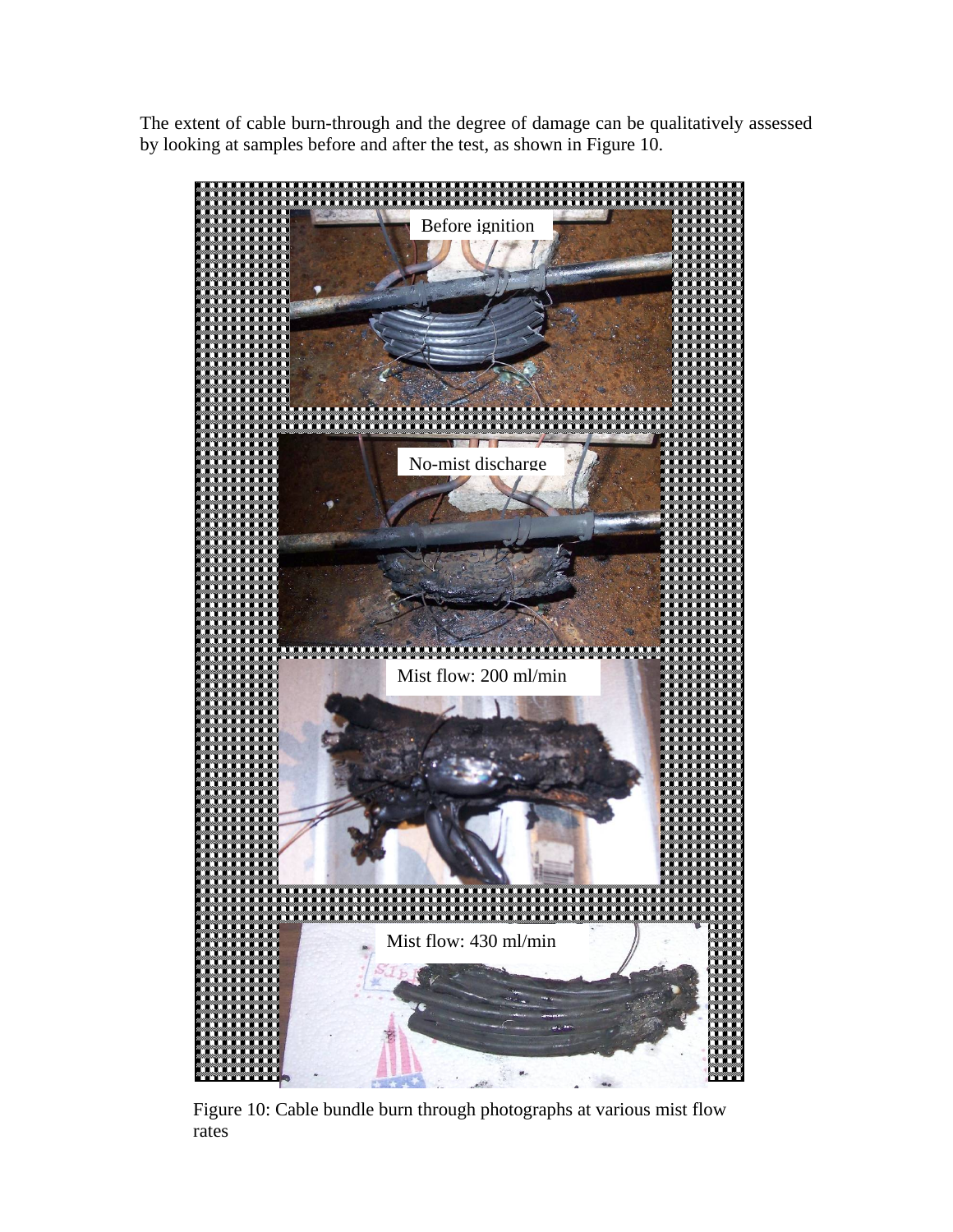The photographs show cable samples recovered after the test. They show a decreasing degree of burn-through (or damage) with increasing mist mass flux, consistent with the temperature histories of the various cable fire scenarios Figs 7-9.

Figure 11 shows similar behavior at a higher cable mass loading and a higher mist flow rate. These residual cable bundles reflect the capability of UFM (Nanomist® ) to suppress fires at fairly low mass flow rates such as 400-700 g/min.



Figure 11: Cable bundle, roughly twice the mass used in Figures 6-8 at mist flow of 630 ml/min

### **CONCLUSIONS**

CFD modeling results of the total flooding behavior of ultra fine water mist inside a 727 aircraft attic space mockup showed that a target extinguishing concentration of approximately 0.14-0.2 L/m3 is attained fairly quickly (within 1-minute), at a mist flow rate of 1 LPM and mass loadings of 20-25 %. The time dependent concentration distribution depended on the inlet mist flow rate (LPM) and mist mass loading in the discharged mist. Experimental extinguishment behavior of energized cable bundles using proprietary UFM water mist generator, NanoMist®, showed similar extinguishment times. The results showed that the extinguishment times depend on the time taken to attain the UFM minimum extinguishing concentration similar to a gaseous total flooding scenario. Future work will focus on detailed CFD work and hybrid NanoMist® and nitrogen mixtures.

### **ACKNOWLEDGEMENTS**

The authors sincerely thank Dr. Mike Bennett, Bennettech LLC, for introducing us to this area. Authors also would like to thank Mr. Dave Blake, FAA Technical center for providing photographs, drawings and details of hidden fire test scenarios of aircraft mockups.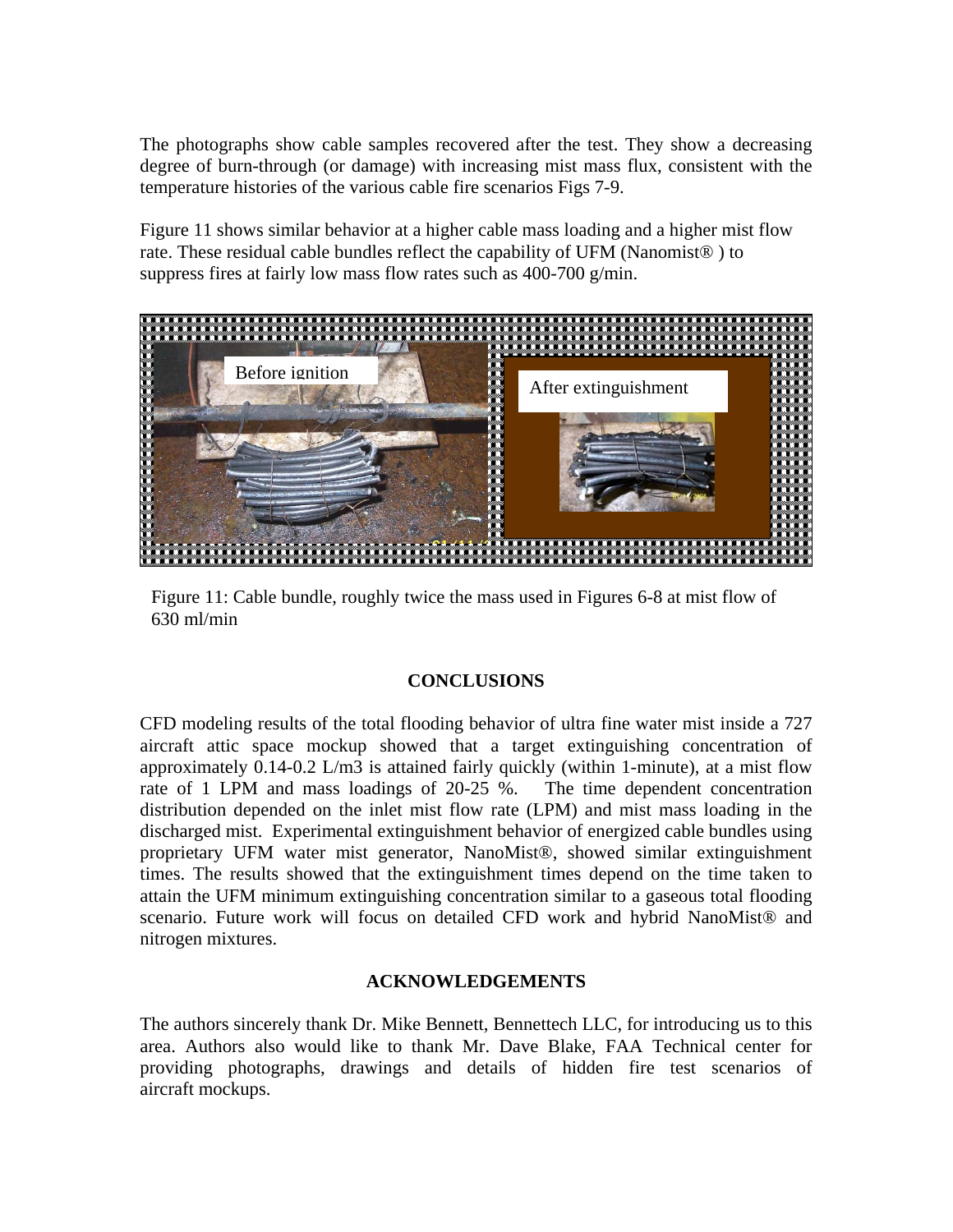#### **REFERENCES:**

- 1. Bradford A. Colton and Jeff M. Gibson "Development of a Halotron™ hand held fire extinguisher for use onboard commercial aircraft," Proceedings of HOTWC-2002 Conference, Albuquerque, NM.
- 2. Timothy R. Marker, "Preliminary Examination of the Effectiveness of Hand-Held Extinguishers against Hidden Fires in the Cabin Overhead Area of Narrow- Body and Wide-Body Transport Aircraft". July 2007 DOT/FAA/AR-TN04/33. This document is available to the U.S. public through the National Technical Information Service (NTIS), Springfield, Virginia 22161.
- 3. Adiga, KC, Sheinson RS, Hatcher, Jr. RF, Williams FW and Ayers, S. A Computational and Experimental Study of Ultra Fine Water Mist as a Total Flooding Agent, Fire Safety J. l 42 (2007) 150–160
- 4. Adiga KC. Ultrafine water mist fire suppression technology, Fire Engineering, January 2005. p. 197-200.
- 5. Adiga KC, Adiga R and Hatcher Jr. RF. Self-entrainment of ultra fine water mist technology for new generation fire protection, Proceedings of Workshop on Fire Suppression Technologies, February 25-27, Mobile, Alabama (2003).
- 6. Adiga KC, Hatcher Jr. RF, Forssell EW, Scheffey JL, DiNenno PJ, Back III GG, Farley JP and Williams FW. False deck testing of Nanomist water mist systems, Proceedings Halon Options Technical Working Conference, Albuquerque, NM, 2005. http://www.bfrl.nist.gov/866/HOTWC/
- 7. Adiga KC and Williams FW. Ultra-fine water mist as a total flooding agent: A feasibility study, Proceedings Halon Options Technical Working Conference, Albuquerque, New Mexico, 2004. http://www.bfrl.nist.gov/866/HOTWC/
- 8. Adiga KC. A CFD study of the effects of inlet droplet variables on water mist fire suppression efficiency, Proceedings of the  $36<sup>th</sup>$  Intersociety Energy Conversion Engineering Conference, 2001; Volume 1, Paper No. 2001-AT-77.
- 9. Sheinson RS, Ayers S, Williams FW, Adiga KC, Hatcher, Jr. RF. Feasibility evaluation study of very fine water mist as a total flooding fire suppression agent for flammable liquid fires, Proceedings Halon Options Technical Working Conference, Albuquerque, NM, 2004. http://www.bfrl.nist.gov/866/HOTWC/
- 10. Fisher B, Awtry AR, Sheinson RS, Fleming JW and Ebert V. The behavior of sub-10 micron water mist droplets in propane/air co-flow non-premixed "cup burner" flames, Proceedings Halon Options Technical Working Conference, Albuquerque, NM, 2005.
- 11. Shilling, H., Dlugogorski, B.Z., and Kennedy, E.M., Extinction of Diffusion Flames by Ultrafine Water Mist Doped with Metal Chlorides, in Proceedings of the Sixth Australasian Heat and Mass Transfer Conference. 1996. Sydney, Australia.
- 12. Awtry AR, Fleming JW and Ebert V. Simultaneous diode-laser-based *in situ*  measurement of liquid water content and oxygen mole fraction in dense water mist environments, Optics Letters 2006; 31, No 7, April 1, 2006, 900-902.
- 13. Abbud-Madrid A, Lewis SJ, Watson JD, McKinnon JT and Delplanque JP. Study of water mist suppression of electrical fires for spacecraft applications: normal-gravity results. Proceedings Halon Options Technical Working Conference, Albuquerque, NM, 2005. http://www.bfrl.nist.gov/866/HOTWC/